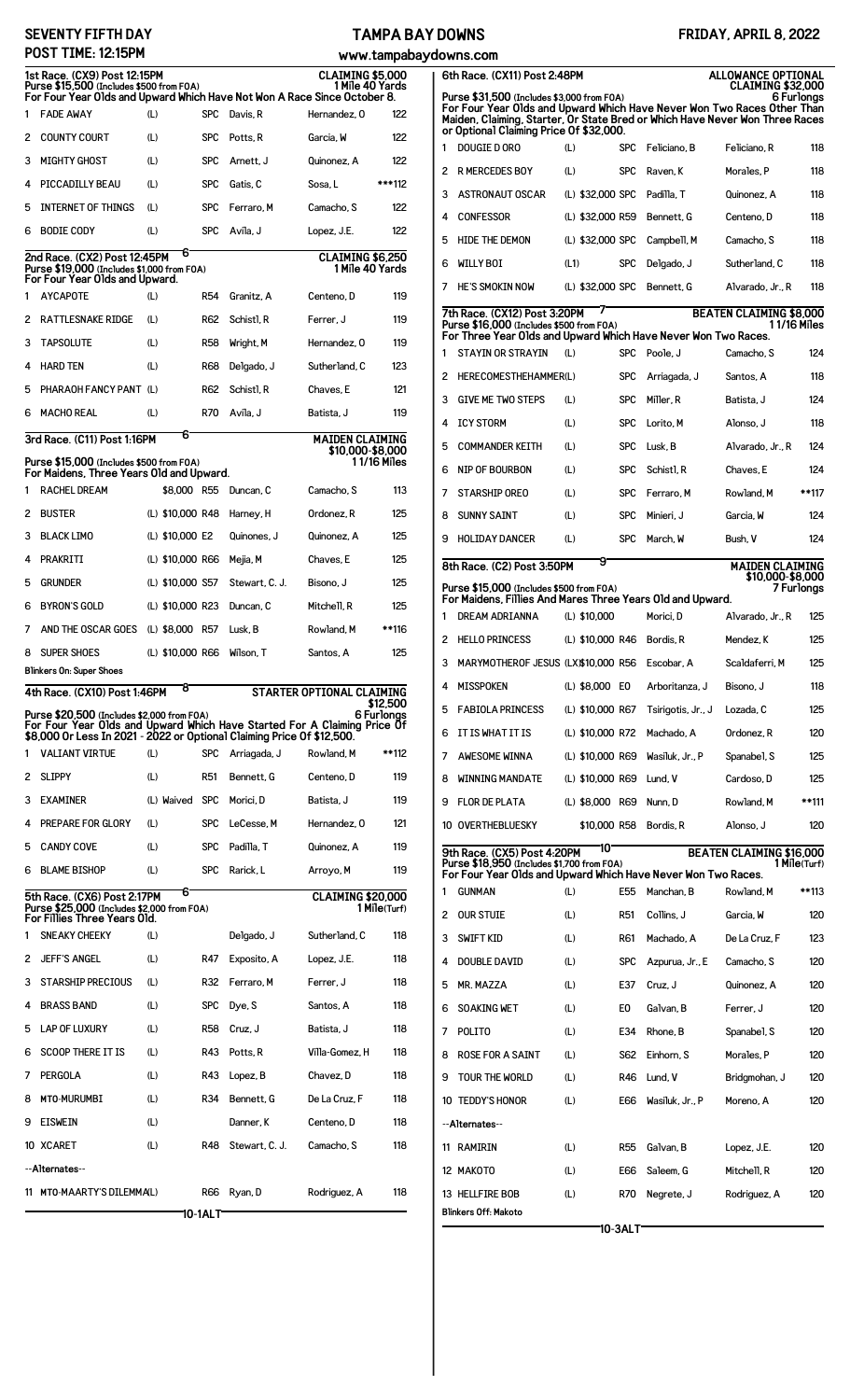**www.tampabaydowns.com**

Off Races:C1 - C3 - C4 - C5 - C6 - C7 - C8 - C9 - C10 - CX1 - CX3 - CX4 - CX7 -

|           | CX8                                                                                                                                                                                                                                                                                  |
|-----------|--------------------------------------------------------------------------------------------------------------------------------------------------------------------------------------------------------------------------------------------------------------------------------------|
|           | Extra Races For Saturday, April 9, 2022                                                                                                                                                                                                                                              |
| Χ1        | (Entries Close on Wednesday, April 6, 2022)<br><b>EXTRA RACE NO 1</b><br>STARTER OPTIONAL CLAIMING<br>Purse \$30,000. (Includes \$3,000 from FOA) For Three Year Olds Which Have Started For A Claiming<br>Price 0f \$32,000 Or Less or Optional Claiming Price 0f \$32,000.         |
|           |                                                                                                                                                                                                                                                                                      |
|           | Non-winners Of A Race At A Mile Or Over Since March 9. 2 lbs.<br>Such A Race Since February $9, \ldots, \ldots, \ldots, \ldots, \ldots, \ldots, \ldots, \ldots, 4$ lbs.                                                                                                              |
|           | <b>CLAIMING PRICE \$32.000</b><br>(Races Where Entered For \$25,000 Or Less Not Considered In Weight Allowances)                                                                                                                                                                     |
|           | (Condition Eligibility)<br><b>ONE MILE(Turf)</b>                                                                                                                                                                                                                                     |
| <b>X2</b> | <b>MAIDEN CLAIMING</b><br><b>EXTRA RACE NO 2</b>                                                                                                                                                                                                                                     |
|           | Purse \$21,000. (Includes \$2,000 from FOA) For Maidens, Three Years Old.                                                                                                                                                                                                            |
|           | <b>CLAIMING PRICE \$32,000</b><br>(Preference Will Be Given To Horses Which Have Not Started For Less Than                                                                                                                                                                           |
|           | \$25,000. The Same Preference Will Be Given To Horses Which Have Started For<br>Less Than \$25,000 And Since Then Have Finished 2nd Or 3rd For \$25,000 Or                                                                                                                           |
|           | More.)<br>ONE MILE AND ONE SIXTEENTH(Turf)                                                                                                                                                                                                                                           |
| X3        | <b>CLAIMING</b><br><b>EXTRA RACE NO 3</b><br>Purse \$20,000. (Includes \$1,000 from FOA) For Four Year Olds and Upward.                                                                                                                                                              |
|           | Non-winners Of A Race At A Mile Or Over Since March 9. 3 lbs.                                                                                                                                                                                                                        |
|           | <b>CLAIMING PRICE \$10,000</b><br>(Races Where Entered For \$8,000 Or Less Not Considered)                                                                                                                                                                                           |
|           | ONE MILE AND FORTY YARDS<br><b>CLAIMING</b><br><b>EXTRA RACE NO 4</b>                                                                                                                                                                                                                |
| Χ4        | Purse \$24,000. (Includes \$2,000 from FOA) For Four Year Olds and Upward.                                                                                                                                                                                                           |
|           | Non-winners Of A Race At A Mile Or Over Since March 9. 3 lbs.<br><b>CLAIMING PRICE \$16,000</b>                                                                                                                                                                                      |
|           | (Races Where Entered For \$12,500 Or Less Not Considered In Eligibility And                                                                                                                                                                                                          |
|           | Allowances)<br>(Condition Eligibility)                                                                                                                                                                                                                                               |
|           | <b>ONE MILE(Turf)</b><br><b>STARTER ALLOWANCE</b><br><b>EXTRA RACE NO 5</b>                                                                                                                                                                                                          |
| Х5        | Purse \$26,500. (Includes \$2,500 from FOA) For Four Year Olds and Upward Which Have Started For A<br>Claiming Price Of \$20,000 Or Less In 2021 - 2022.                                                                                                                             |
|           |                                                                                                                                                                                                                                                                                      |
|           | (Races Where Entered For \$16,000 Or Less Not Considered In Weight Allowances)                                                                                                                                                                                                       |
|           | <b>SIX FURLONGS</b><br><b>BEATEN CLAIMING</b><br><b>EXTRA RACE NO 6</b>                                                                                                                                                                                                              |
| Х6        | DEATER CLAIMING<br>Have Never Won Two Races. 11,700 from FOA) For Fillies And Mares Four Years Old and Upward Which                                                                                                                                                                  |
|           | Non-winners Of A Race At A Mile Or Over Since March 9. 3 lbs.<br><b>CLAIMING PRICE \$16,000</b>                                                                                                                                                                                      |
|           | (Races Where Entered For \$12,500 Or Less Not Considered In Allowances)<br>(Condition Eligibility)                                                                                                                                                                                   |
|           | <b>ONE MILE(Turf)</b>                                                                                                                                                                                                                                                                |
| Х7        | MAIDEN SPECIAL WEIGHT<br><b>EXTRA RACE NO 7</b><br>Purse \$35,000. (Includes \$3,000 from FOA)Includes \$5,000 TBD/TBHBPA Fund For Maidens, Fillies<br>Three Years Old.                                                                                                              |
|           | (Preference Will Be Given To Horses Which Have Not Started For Less Than                                                                                                                                                                                                             |
|           | \$25,000. The Same Preference Will Be Given To Horses Which Have Started For                                                                                                                                                                                                         |
|           | Less Than \$25,000 And Since Then Have Finished 2nd Or 3rd For \$25,000 Or<br>More.)                                                                                                                                                                                                 |
|           | ONE MILE AND FORTY YARDS<br><b>EXTRA RACE NO 8</b><br><b>STARTER ALLOWANCE</b>                                                                                                                                                                                                       |
| Х8        | Purse \$20,950. (Includes \$1,700 from FOA) For Four Year Olds and Upward Which Have Started For A<br>Claiming Price Of \$25,000 Or Less and Which Have Never Won Two Races.                                                                                                         |
|           | Weight.<br>Non-winners Of A Race At A Mile Or Over Since March 9. 2 lbs.                                                                                                                                                                                                             |
|           | Such A Race Since February $9, \ldots, \ldots, \ldots, \ldots, \ldots, \ldots, \ldots, \ldots, 4$ lbs.<br>(Condition Eligibility)                                                                                                                                                    |
|           | <b>ONE MILE(Turf)</b>                                                                                                                                                                                                                                                                |
| Х9        | ALLOWANCE OPTIONAL CLAIMING<br><b>EXTRA RACE NO 9</b><br>Purse \$31,000. (Includes \$3,000 from FOA) For Fillies Three Years Old Which Have Never Won A Race<br>Other Than Maiden, Claiming, Or Starter or Which Have Never Won Two Races or Optional Claiming<br>Price Of \$75,000. |
|           | Non-winners Of A Race At A Mile Or Over On The Turf Since March 9. 2 lbs.                                                                                                                                                                                                            |
|           | Such A Race Since February 9. $\dots\dots\dots\dots\dots\dots\dots\dots\dots\dots\dots\dots$<br><b>CLAIMING PRICE \$75,000</b>                                                                                                                                                       |
|           | (Races Where Entered For \$40,000 Or Less Not Considered In Allowances)<br>(Condition Eligibility)                                                                                                                                                                                   |
|           | <b>ONE MILE(Turf)</b>                                                                                                                                                                                                                                                                |
|           |                                                                                                                                                                                                                                                                                      |

**DIRECT LINE TO RACING OFFICE - 813-298-1521. PROGRAMS ARE HANDED OUT AT THE HBPA OFFICE.**

**Until further notice all 5 furlong turf races will be taken for dirt.**

**Owners, trainers, grooms, exercise riders, and hotwalkers are invited to stop by the HBPA office and pick up their free logo t-shirt. One per customer. PLEASE BRING YOUR ID BADGE.**

**It is now mandatory that exercise riders wear a light on their helmets during the hours of 6-7:30am until it gets light out. Trainers please make sure you speak to your exercise riders.**

**If you are stabled on the grounds and a coggins expires on a horse that is claimed from you, you will be responsible for the cost of drawing a new coggins, as they are supposed to be good thru May 7th.**

**Attn Trainers: Please make sure you fill in the "OUT" slip for horses that have shipped in to run at Tampa before the horse gets on the van to leave. We want to cut down on the time horses have to wait on the van at the stable gate.**

**Foal/Digital papers must be turned in or transferred to Tampa Bay Downs by day of race, along with a current coggins.**

**If you cannot be at Tampa to saddle your horse you MUST make arrangements for a licensed trainer or assistant trainer to saddle for you. There is a \$100. fine for failing to have someone saddle for you. Also, uncoated lip chains are prohibited in the paddock.**

**Please send lasix slips to vet1@tampabaydowns.com. All works for horses to be removed from the VETS list are done by appointment only. Contact Dr. Davis between 6-10am at 859-250-2900.**